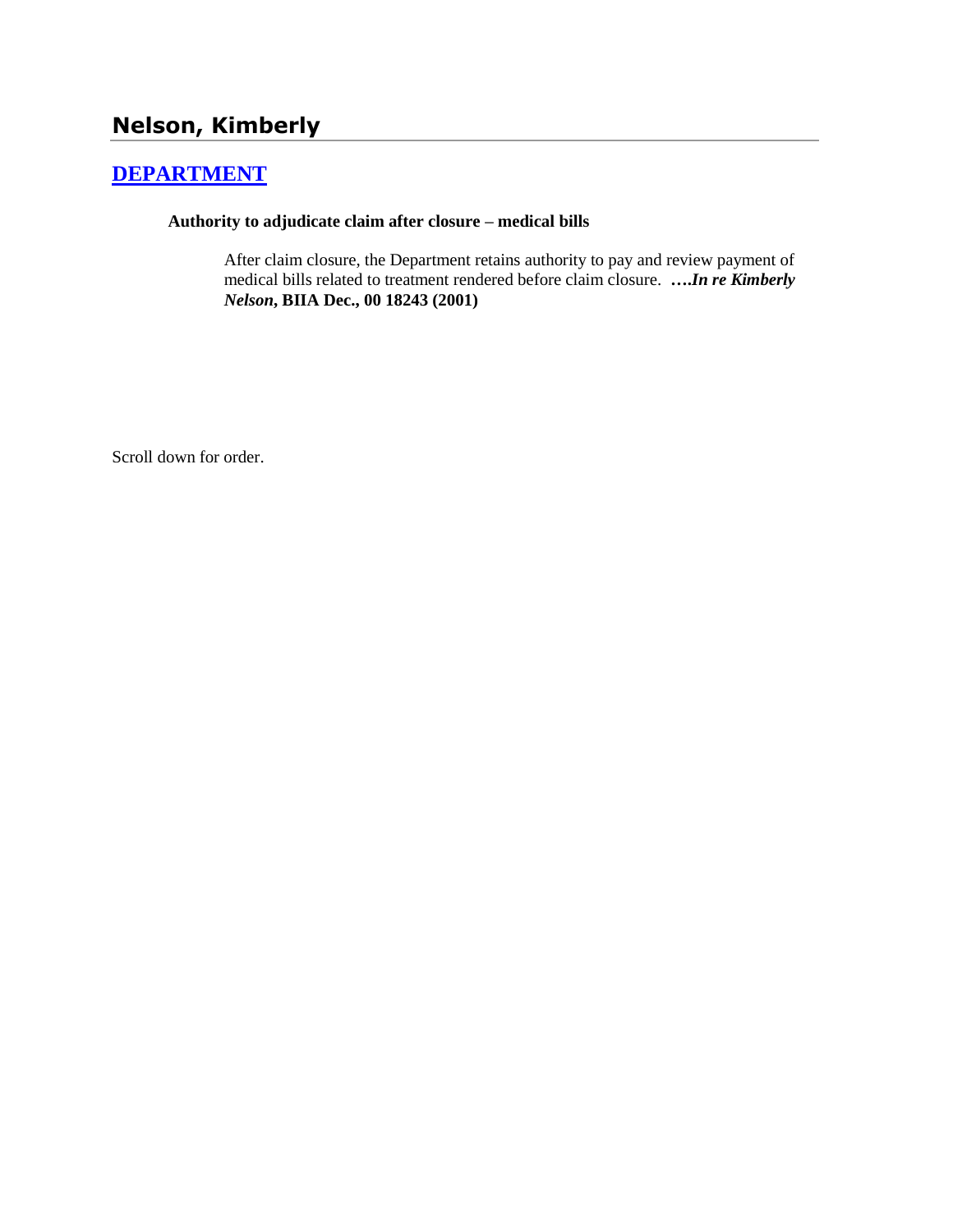## **BEFORE THE BOARD OF INDUSTRIAL INSURANCE APPEALS STATE OF WASHINGTON**

**)**

**) )**

**IN RE: KIMBERLY A. NELSON ) DOCKET NO. 00 18243**

**CLAIM NO. T-778816 )**

**ORDER VACATING PROPOSED DECISION AND ORDER AND REMANDING THE APPEAL FOR FURTHER PROCEEDINGS**

APPEARANCES:

Claimant, Kimberly A. Nelson, Pro Se

Self-Insured Employer, Cowlitz County School District #122, by VavRosky, MacColl, Olson & Pfeifer, PC, per Stephen L. Pfeifer

Department of Labor and Industries, by The Office of the Attorney General, per Michael K. Davis-Hall, Assistant

The self-insured employer, Cowlitz County School District #122, filed an appeal with the Board of Industrial Insurance Appeals on July 31, 2000, from an order of the Department of Labor and Industries dated July 21, 2000, that stated that the Department order of May 8, 2000, was cancelled; directed the self-insured employer to pay medical bills for services rendered by the attending physician, Lance D. Brigman, M.D., up to the date of claim closure on March 25, 1998, and further that the self-insured employer was not responsible for payment of additional bills for services that did not comply with the medical aid rules. **APPEAL REMANDED FOR FURTHER PROCEEDINGS.**

## **PRELIMINARY MATTERS**

Pursuant to RCW 51.52.104 and RCW 51.52.106, this matter is before the Board for review and decision on a timely Petition for Review filed by the Department to a Proposed Decision and Order issued on April 6, 2001, in which the order of the Department dated July 21, 2000, was reversed and remanded to the Department with direction to issue a new order setting aside and holding for naught its order of July 21, 2000.

## **DECISION**

The issue presented on cross summary judgment motions in this case is whether, after claim closure becomes final, the Department may order payment of medical bills incurred while the claim was open.

The Department petitioned from the Proposed Decision and Order that held that once the order closing the claim was final, all matters involving that claim, including payment of medical bills,

1

1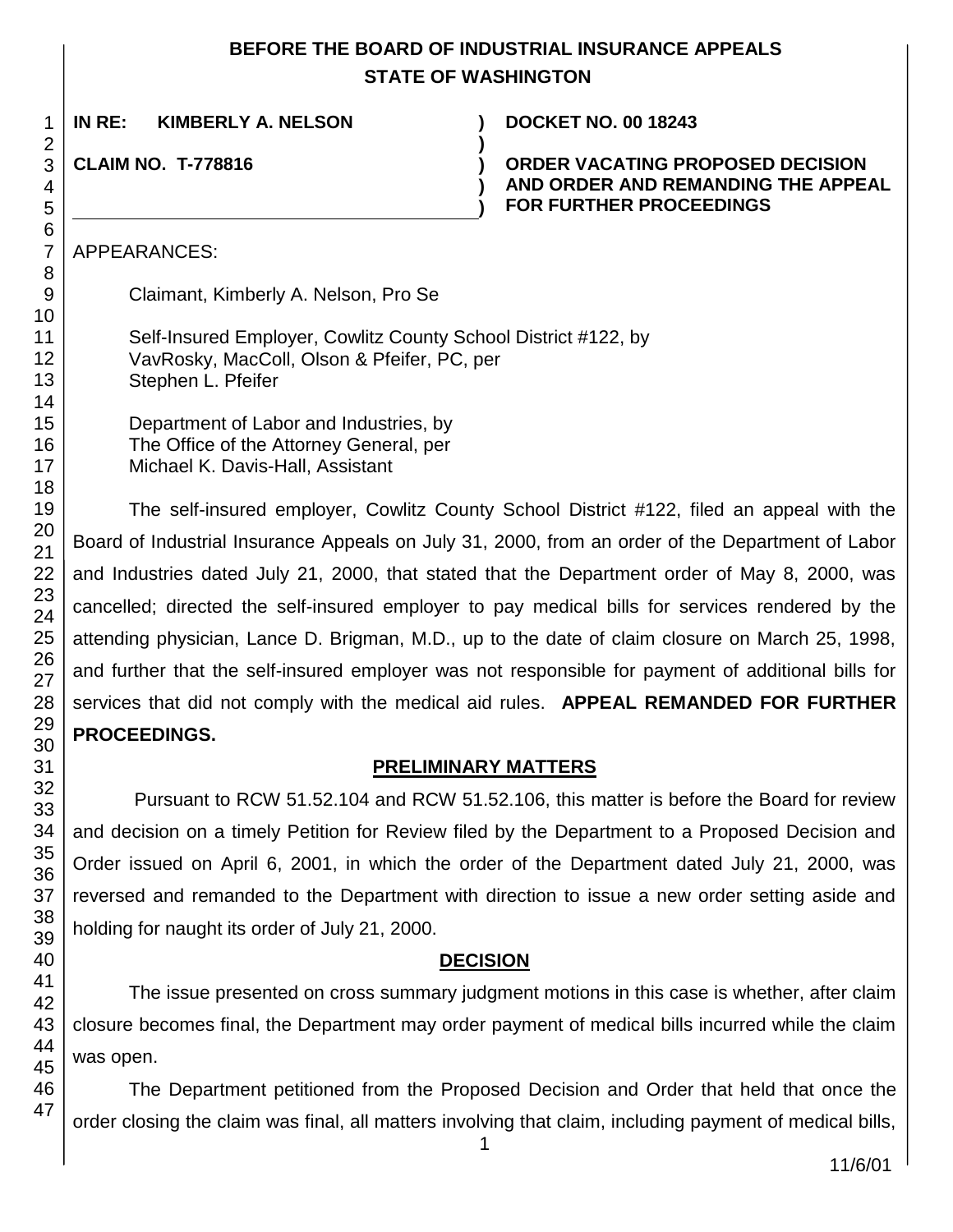are deemed terminated, precluding the Department from ordering payment of bills it finds should have been paid while the claim was open. This would also prevent any further litigation of the issue of whether the bills were otherwise proper. The Department advanced a number of arguments which included the assertion that preventing the Department from ordering payment of outstanding medical bills otherwise properly incurred during claim administration is contrary to medical aid rules and the terms and policies of the Industrial Insurance Act, and further that the holding incorrectly applies the principles of res judicata.

The facts are presented in the cross motions for Summary Judgment, the attachments and other materials submitted therewith. Ms. Nelson was injured while working for Cowlitz County School District in September 1994. A claim was allowed and Ms. Nelson received treatment from a number of medical providers, one of whom was Dr. Lance Brigman, M.D. Since this was a self-insured claim, the employer's claims administrator, not the Department, processed the medical bills. In March 1998, the Department closed the claim by order that set forth, in part, the standard language regarding payment for **future** medical services, ". . . [T]he self insured employer cannot pay for medical services or treatment rendered **after the date of closure**." (Emphasis supplied.) Ms. Nelson, through her attorney, protested the closing, and mentioned in the protest letter that certain medical bills were outstanding. This recitation did not include any bills from Dr. Brigman, which are the bills at issue here. In July 1998, the employer wrote the Department denying responsibility for the identified bills, but it also did not mention Dr. Brigman's bills. These outstanding bills were therefore not before the Department at the time of claim closure, and it appears that the claimant may not have been aware of them, as well. Even if they were, however, it is immaterial because the **propriety** of the medical services for which they were incurred was never brought before the Department.

After the protest, on August 19, 1998, the Department affirmed the closing order, without addressing any issues about bills. In the August order, Dr. Brigman was no longer listed as the attending physician, and he has apparently never received a copy of that order. The claimant filed an appeal from the claim closure which, aside from the primary issue of closure, also mentioned some outstanding bills. The appeal was voluntarily dismissed after mediation in March 1999. The exact relief sought at that time is not specified in any of the transcripts, but it can be reasonably inferred that the bills referred to in the appeal were those addressed in the protest. Regardless, it is undisputed that the Department was unaware of the fact that Dr. Brigman's bills were unpaid until June 1999, when Dr. Brigman wrote the Department for help in requiring the employer to pay him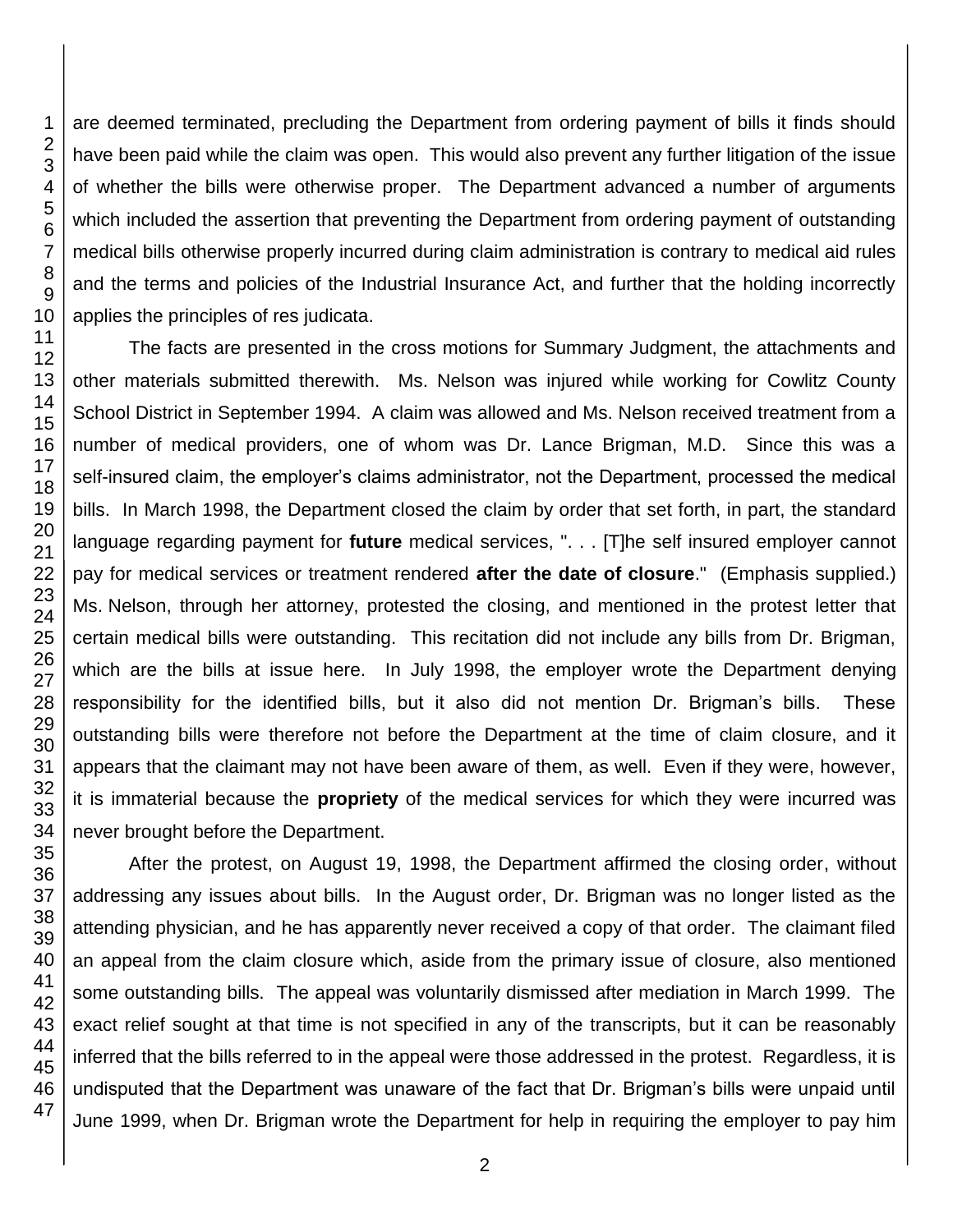for treatment he provided to the claimant while the claim was open. In May 2000, the Department ordered the employer to pay Dr. Brigman's bills as well as other outstanding bills, but after the employer's protest, the Department modified its order to require that only Dr. Brigman's bills be paid.

The employer appealed, and argued at hearing on Summary Judgment, that after claim closure the Department is without general authority to order payment of bills incurred during the life of the claim. The employer argues further that, even if that general authority exists, the Board's dismissal of the claimant's appeal (upon her request) from the closing order in this case, precludes the Department from ordering payment of Dr. Brigman's bills.

We find that the Department may order payment of bills submitted according to statutes and regulations pertaining to the payment of medical bills. We do not agree that claim closure precludes the Department from ordering any payment for bills incurred during the period that the claim was open. By the latter analysis, any bills not submitted within 60 days of a closing order are barred from payment. The payment of bills is a ministerial bookkeeping function until an issue of whether or not the treatment the payment represents was necessary and proper is raised. **It is not normally adjudicative.** If the billing procedures and diagnostic codes are proper, the bill is paid. *In re Gary Manley*, BIIA Dec., 66,115 (1986). The medical aid rules dictate billing procedures and provide that bills must be submitted within one year (WAC 296-20-125). The statutes provide that the Department or self-insured employer shall pay the bill within 60 days after submission, but, if either fails to pay within the 60 days, interest shall accrue. (RCW 51.36.080 and .085). The Department must pay, or order payment, of any bill it deems within the claim's purview. The argument that if the bill is not also actually **paid** before the expiration of the 60-day window from closing, then it is too late, contravenes the statutes and rules that provide additional time to bill and to pay. It adds an entirely new requirement that is nowhere to be found in the statutes or rules. A closing order is often issued well before the one-year billing period has passed. Furthermore, adhering to this inherent contradiction with the billing rules and statutes leads to a situation that shifts an administrative burden to a claimant who may not be aware of what is going on with medical bills that are being processed according to the regulatory timelines, and who correctly assumes that bills for treatment properly received while the claim was open will be paid.

We also do not believe that our dismissal of the claimant's appeal (upon her request) from the prior closing order precludes the Department from ordering payment of Dr. Brigman's bills. These particular bills were not before the Department at the time the closing order was issued, and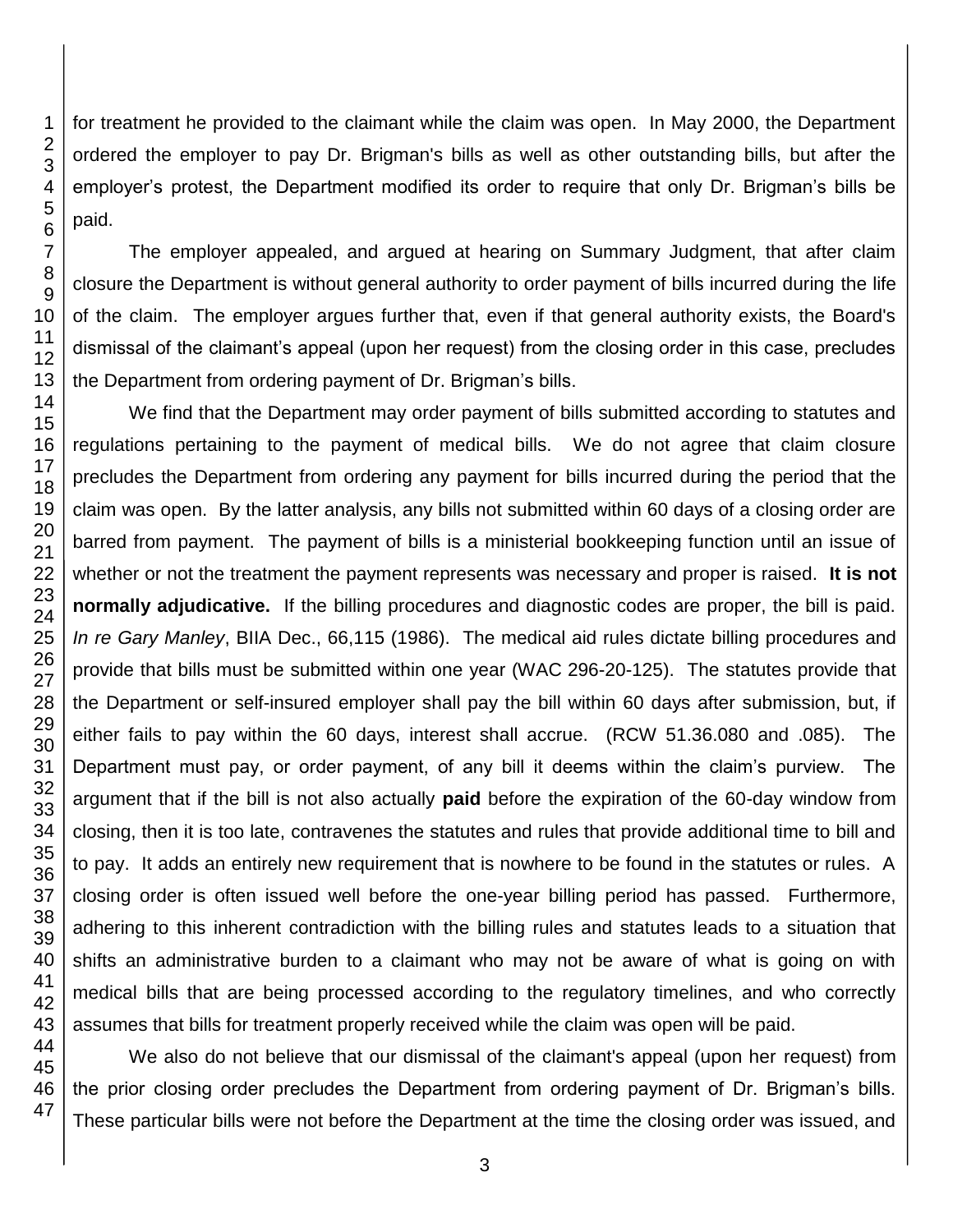could not have been contemplated by that order. *In re Janet D. Lord*, BIIA Dec., 93 6147 (1996). As indicated above, the only mention of bills in the closing order was the statement that bills for services rendered **after** the date of closure would not be paid. By implication, bills for services rendered during the pendency of the claim would be paid. Even if the Department claims adjudicator were aware of these bills, however, this would not preclude him or her from ordering their payment. Just because the claimant mentioned in her appeal that some medical bills were outstanding did not raise the issue of whether the treatment they represented was necessary and proper, but simply that there was incomplete claim administration. Now that Dr. Brigman's bills are at issue, if the employer asserts that they were for improper or unnecessary treatment, then hearings on that issue should go forward. Litigating that point now does not damage or prejudice the employer in any way.

We note, as did the industrial appeals judge, that *In re William Shumate*, Dckt. No. 91 4962 (November 30, 1992) applies to the facts of this appeal. Here, as in *Shumate*, the sole issue on appeal is the propriety of payment of a medical care provider for treatment previously provided. Under these circumstances joinder of the health care provider must occur under the provisions of CR 19(a) and WAC 263-12-045(2)(h). Our review of this record reveals that Dr. Brigman has had no notice of any proceedings in this appeal and was afforded no opportunity to participate. On remand, we direct the industrial appeals judge to take the necessary steps to join Dr. Brigman as a party to this appeal pursuant to CR 19(a).

To summarize, we determine that the Department has the authority to pay or require payment of medical bills related to treatment rendered prior to closure after claim closure becomes final if the bills and treatment are in conformity with the medical aid rules. In this case, there remain questions of fact whether the subject bills were submitted within one year of the date of service and whether treatment was otherwise in conformity with the medical aid rules.

The Proposed Decision and Order of April 6, 2001, is vacated, and this matter is remanded to the industrial appeals judge for hearing on this issue of whether Dr. Brigman's bills were incurred for treatment which was necessary and proper. In addition, this appeal is remanded to the hearings process, pursuant to WAC 263-12-145(4), for further proceedings as indicated by this order. The parties are advised that this order is not a final decision and order of the Board within the meaning of RCW 51.52.110. At the conclusion of the further proceedings the industrial appeals judge shall, unless the matter is dismissed or resolved by an order on agreement of parties, enter a proposed decision and order containing findings and conclusions as to each contested issue of fact and law,